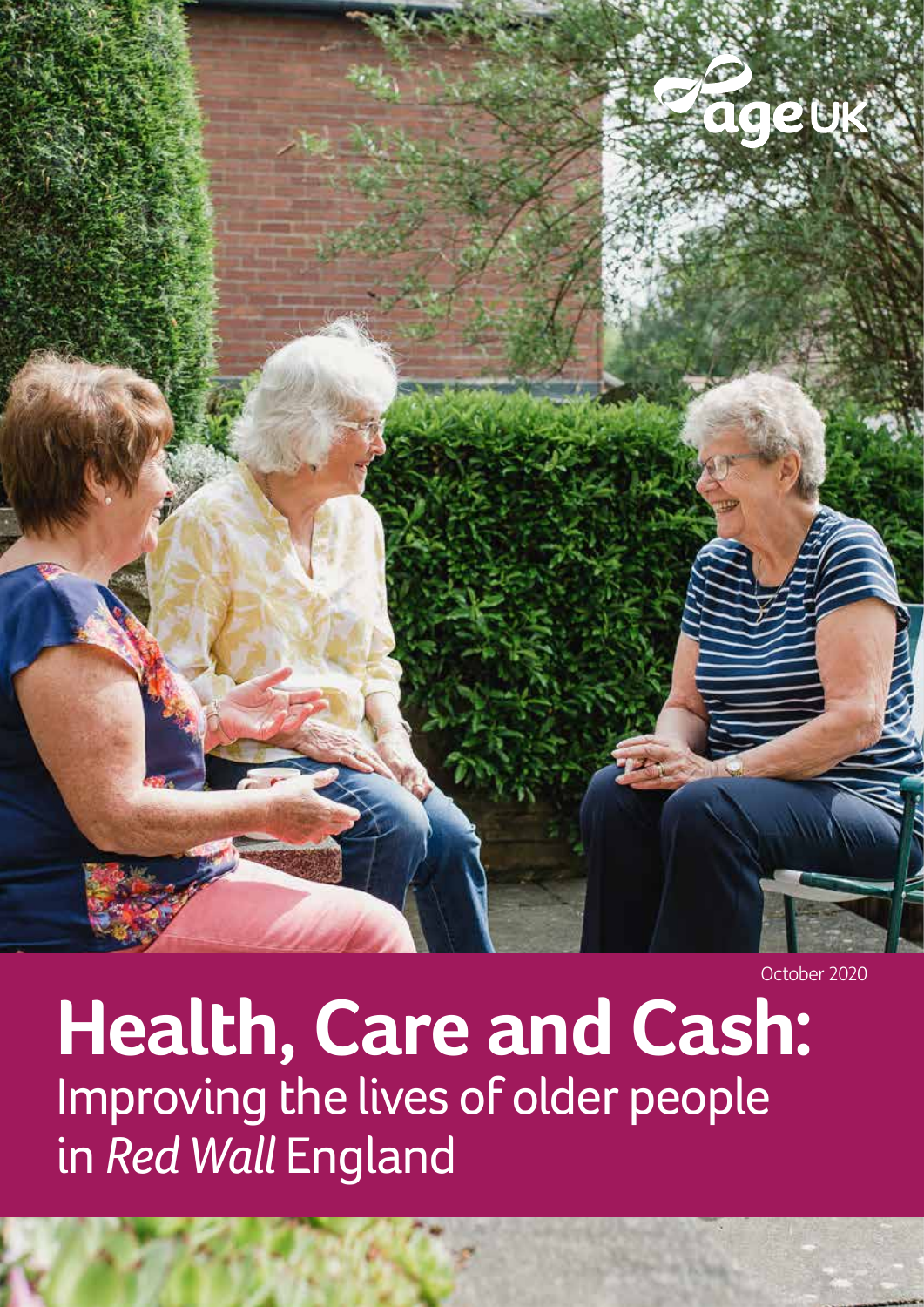# **Introduction**

The purpose of this paper is to discuss the social policies that we think are likely to be most beneficial to older people living in the *Red Wall*.

There has been much talk of the *Red Wall* after the last General Election saw the Conservative Party winning a swathe of Parliamentary seats in the Midlands and North of England traditionally viewed as safe for Labour. These seats will no doubt be hotly contested at the next General Election and it seems equally certain that there will be continuing interest in understanding these areas, and the people who live in them, between now and then.

In her new book, 'Beyond the *Red Wall*' i , Deborah Mattinson looks in detail at these seats. One of her most important messages is that these places are not all that different from many others elsewhere – Harlow in Essex, in the South of England, being a case in point. It follows that the social policies that are likely to be helpful to the *Red Wall* will also in all probability be good for lots of other areas as well.

Of course, it would be a mistake to overgeneralise about such a big geographical area as the *Red Wall*, with its huge number and diversity of inhabitants: there are some significant differences within the *Red Wall*, as well as between it compared to England as a whole. What can perhaps fairly be said however is that these places are the English 'mainstream': places where large numbers of 'ordinary' or 'hard working' people live, as they are sometimes termed by politicians. Although affluence can be found in these places, modest and low to middle

incomes are much more the norm and they mean that overall, these areas are typically ones where money is tight – tighter than in England as a whole.

At Age UK we have been looking at the data concerning older people who live in these constituencies, and this is what we have found. It may be surprising to some to learn that there are not usually proportionately more older people within the population in these places than in England in general.

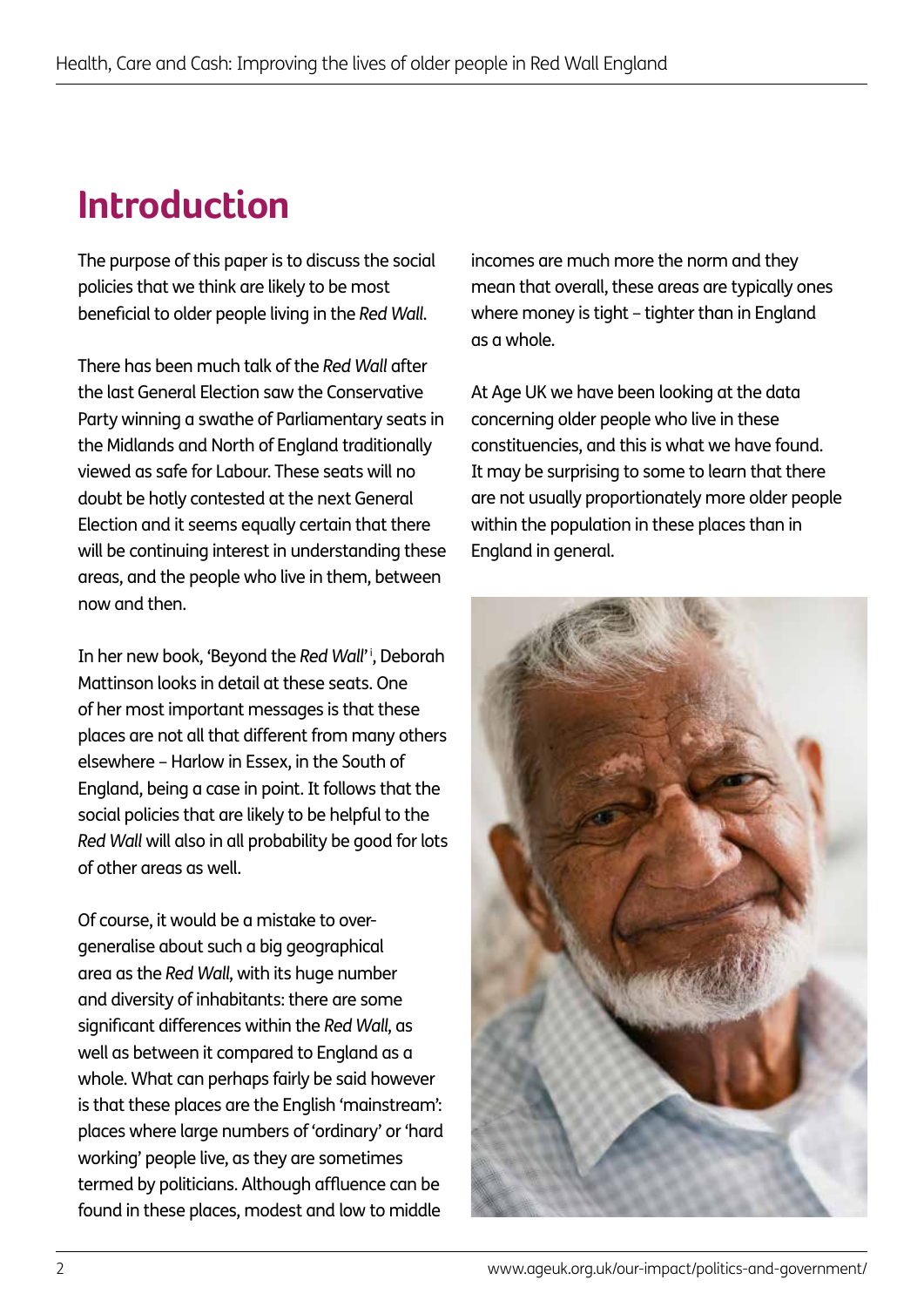# **Key messages**

#### Key message number one: The NHS really matters

Both life expectancy and healthy life expectancy are lower – significantly so in many constituencies – than the national average. As a result, older people living in the *Red Wall* spend more years and a greater proportion of their life in poor health and managing disability. Indeed, while nationally 1 in 5 people aged over 65 report living with a severe disability, that rises to around 1 in 4 (or above) in almost two thirds of *Red Wall* constituencies.

## Key message number two:

#### Why fixing social care is essential

The disproportionate burden of poor health and disability is reflected in the experiences of social care and family caring as well. Across England only around half of older people who need help with essential day to day tasks such as getting washed and dressed, going to the toilet or with eating and drinking get enough help. That figure drops markedly to just 33 per cent and 38 per cent respectively in the North East and North West. At the same time, people of all ages – women especially - are more likely to be providing informal care to friends and family, and they are also more likely to be 'sandwich carers', i.e. providing support to children and older relatives at the same time.

#### Key message number three:

The State Pension and other forms of financial support for pensioners really matter, and they have less housing wealth – if any at all

The fact that incomes in many parts of the *Red Wall* are lower than the national average holds true for pensioners as well as working age households. The median weekly income for single pensioners in England is £265; median incomes fall below that figure in the regions that make up the *Red Wall* and are higher across the Eastern and Southern parts of the country. In many *Red Wall* constituencies the proportion of older people reliant on pension credit and other means-tested benefits or disability related benefits is higher than the national average – particularly across the North East, North West and in the West Midlands – as are the numbers of people who meet the definition for being fuel poor. There is often a default assumption that the vast majority of older people everywhere in England are homeowners, with significant housing wealth to fall back on – and potentially to pass on to their families. However just 6 in 10 older people in the North East fit that description. That compares to nearly 8 in 10 across the South West.

Drawing on this data and what we know more generally from our work with older people, the rest of this paper looks at the kinds of policies that might 'fit' with these three key messages so far as older people living in the Red Wall are concerned – and others rather like them right across England.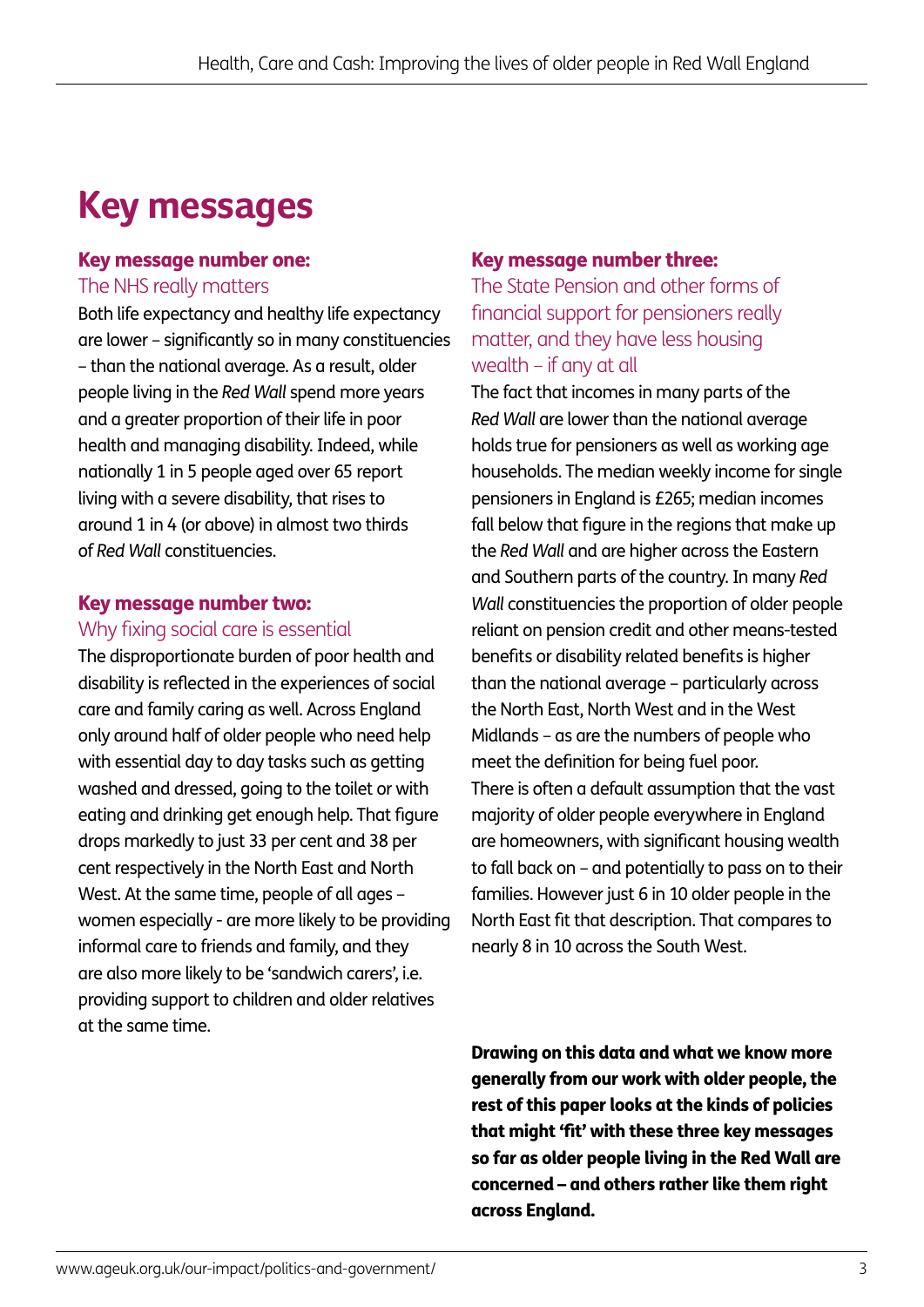|                                    | <b>Number</b><br>of people<br>aged 65+ | % aged<br>$65+$ | <b>Pension</b><br><b>Credit</b><br>claimants | <b>Healthy life</b><br>expectancy |               | % BAME | % highly |
|------------------------------------|----------------------------------------|-----------------|----------------------------------------------|-----------------------------------|---------------|--------|----------|
|                                    |                                        |                 |                                              | <b>Male</b>                       | <b>Female</b> |        | deprived |
| Bishop<br>Auckland                 | 20,321                                 | 22.7            | 3,158                                        | 59.3                              | 58.4          | 1.2    | 16       |
| Blackpool<br>South                 | 15,451                                 | 19.4            | 3,531                                        | 53.3                              | 57.1          | 3.4    | 47       |
| <b>Bolsover</b>                    | 20,550                                 | 20.5            | 2,774                                        | 62.9                              | 60.4          | 1.9    | 5        |
| <b>Bolton</b><br><b>North East</b> | 17,553                                 | 17.7            | 3,066                                        | 62.5                              | 58.4          | 17.5   | 34       |
| Wakefield                          | 18,671                                 | 18.5            | 2,533                                        | 58.6                              | 57.5          | 8.3    | 13       |
| <b>UK</b>                          | 12,374,961                             | 18.5            | 1,531,937                                    | 63.1                              | 63.6          | 12.8   | 10       |

### The NHS

For older people living with long term health problems, access to timely, high-quality anticipatory health services is essential. These are the kind of services that seek out and address emerging health issues. They are vitally important because swift and effective intervention can mean the difference between being able to continue to enjoy an active and independent life at home, or being forced to live with more restrictions, pain and discomfort – ultimately needing residential or nursing care.

The pandemic has taken a major toll on these essential close to home health services and on older people's health in general. It has also severely exacerbated health inequalities. Even

before COVID-19 hit, one in three older people already reported that they didn't feel they had enough support to manage their long-term conditions, rising to around one in two in the most deprived areas, such as in the *Red Wall*, and for those with four or more conditions. Older people easily fall between the cracks of different services, and a lack of urgent help in a crisis regularly means people arriving in hospital in an emergency, when this could have been avoided had there been more joined up support for them in the community.

Health outcomes for older people have deteriorated during the pandemic, with one in five people over 65 having had an appointment cancelled<sup>ii</sup>, more than any other age group.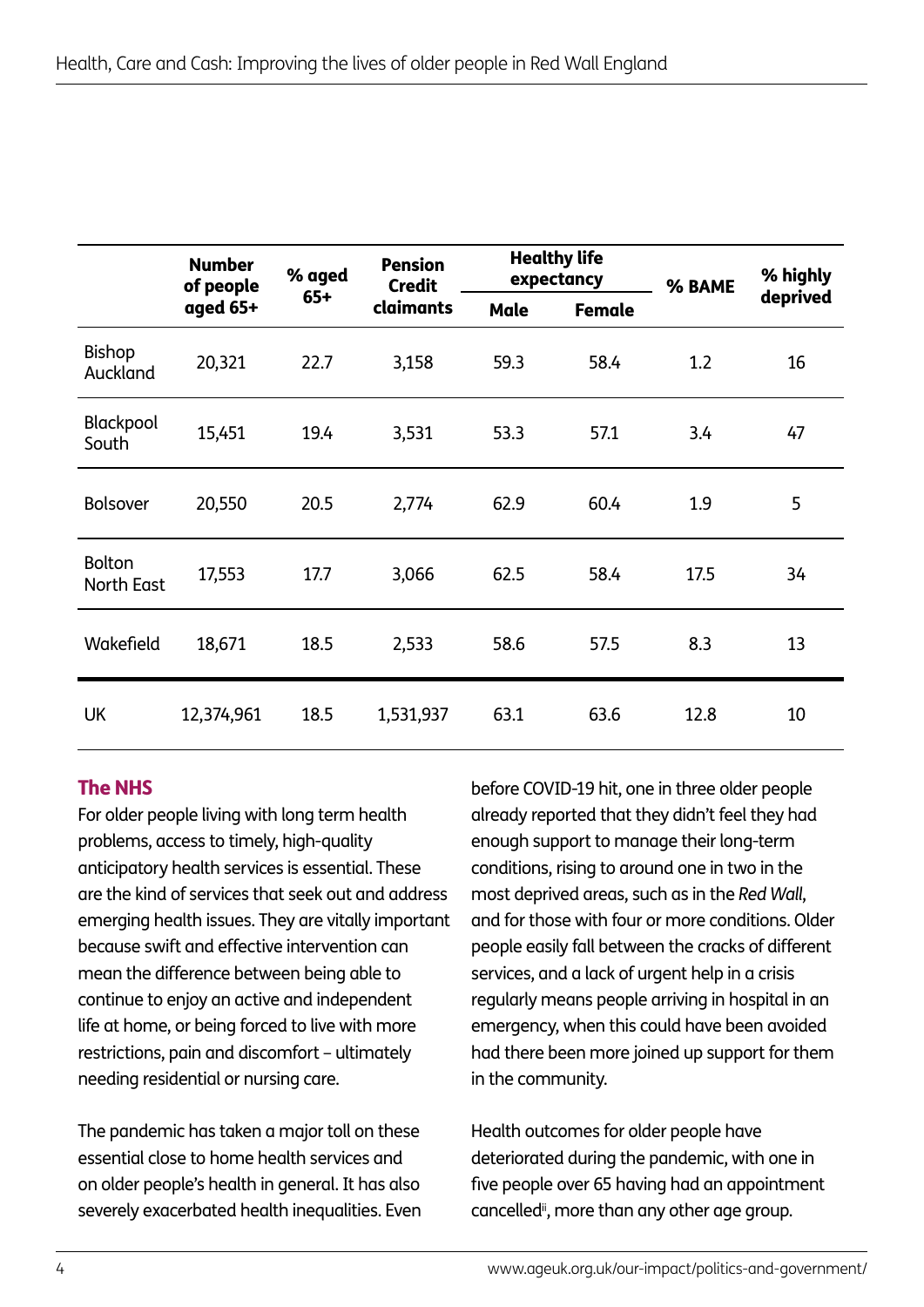Meanwhile waiting lists have risen. Many of the people waiting are older people needing routine, but essential, treatment such as hip operations or cataract surgery. The number of urgent referrals for cancer dropped to just 25% of usual levels during the spring and has not yet returned to what is generally expected. This equates to 2,300 undiagnosed cancer cases a weekiii. Many will be older people.

The pandemic has shone a harsh light on long standing deficiencies in healthcare for older people, specifically the need to rebuild community services and join them up with strong GP provision; invest in rehabilitation; offer wraparound support for those with more complex needs, including a much quicker response in a health crisis; and, critically, ensure there's a comprehensive NHS offer to care home residents. The 2019 NHS Long Term Plan had already identified and set in train plans to address these shortcomings through an 'Ageing Well programme'. It is more important than ever that the NHS is able to deliver, accelerate and expand it, especially in areas with high health inequalities such as much of the *Red Wall*.

### Social care

The social care system has deep rooted and systemic challenges to overcome. It has been hit hard by years of inadequate funding, leaving providers unable to deliver the increasingly complex care older people need as our population ages.

There is major instability in the care market, a lack of capacity to meet needs and growing workforce

vacancies. In some local areas the market has entirely failed and there is no care to be had; for example, some areas have lost more than a third of their residential nursing beds iv. We have continued to witness growing unmet need and we estimate even before the pandemic 1.6 million or one in seven older people in England were struggling without all the help required to carry out essential everyday tasks such as getting out of bed, going to the toilet or getting dressed . We expect that this figure will have risen considerably since March due to the pandemic.

## **Teri Stephenson, CEO at Age UK Lancashire,**

**told us that coronavirus has highlighted how urgently social care needs to be reformed for the people in the Blackpool South constituency:**

"Age UK Lancashire has seen a marked increase in safeguarding alerts in recent months in terms of unmet care needs, or unmet horrors, that older people who have been isolated have been suffering from. These are issues that may have never been picked up before coronavirus – a lack of self-care, abuse or suicidal people – and desperately need measures in place to help. The pandemic has shone a light on how some older people's social care needs are going unnoticed and unsupported. Older people in areas like Blackpool South need care reform that is flexible so that it meets everyone's needs – one size does not fit all."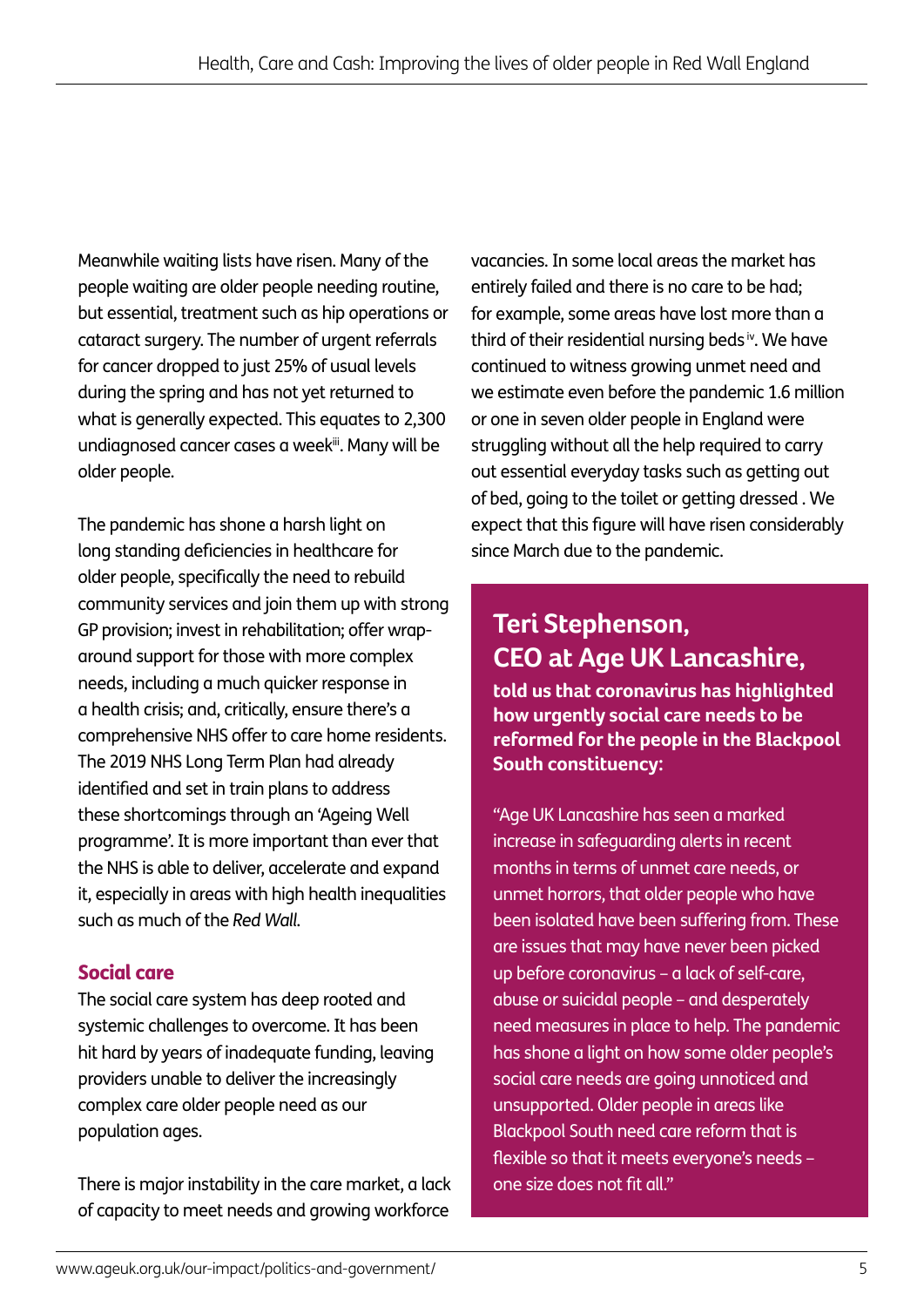Right across the country, some older people face catastrophic care costs – in excess of £100,000. It is often assumed that these costs only affect wealthy older people but sadly this is incorrect. The eligibility criteria for Government funded support are extremely high, so under the current system many older people who are by no means well off have to pay the full cost of their care. On average a self-funder pays 41% more for the identical care package as someone funded by their local authority - a hidden cross-subsidy to the State. If you are funding your own care the

### **Paul, 75 from Bolton North East,**

**told us how the lack of proper social care affects him and his neighbour: Pat Kitchen, Commercial** 

"Sadie is a 90 year old lady who lives alone next door. She suffers from Dementia that has now progressed to a stage where I think she is at high risk. Yet she is getting virtually no support from the Government simply on account of the fact that she doesn't seem to 'tick the right boxes' to qualify. She's desperately lonely and constantly anxious and confused about everything. I, as a 75 year old neighbour try to support her as much as I am able but this is limited as I am almost 76 myself and have to be careful myself these days and under present circumstances. Sadie just seems to have been forgotten and I feel it's like an accident just waiting to happen but which could possibly be avoided if she had extra support from the Government and Local Council."

costs can really add up and can result in older people having to sell the family home or spend their lifetime savings to pay for a care bill they could not possibly have ever saved for, however hard they tried.<sup>v</sup>

Recent policy thinking on social care reform has tended to focus on a cap system, the aim being to limit catastrophic costs. On the face of it this seems like a good approach, but Age UK analysis suggests that even with a 'lifetime cap' on care costs older people will still, on average, spend between £100,000 and £150,000 on their care before they ever reach the cap, because of how the scheme works in practice.

# **Services Director at Age UK Bolton,**

#### **told us how people in the Bolton North East constituency struggle to access social care:**

"Many of our older people in Bolton want to stay in their own homes, homes that they have worked all their life for. People are reluctant to finance their homes to pay for their care and this means many people miss out on the support that they desperately need. Inquiries for care provision are very complex and many people need to have full assessments – however, even getting to that point is extremely difficult. This means people will stay in their homes often suffering in silence, struggling on until they hit a crisis, such as a fall, which precipitates their admission to hospital or long term care''.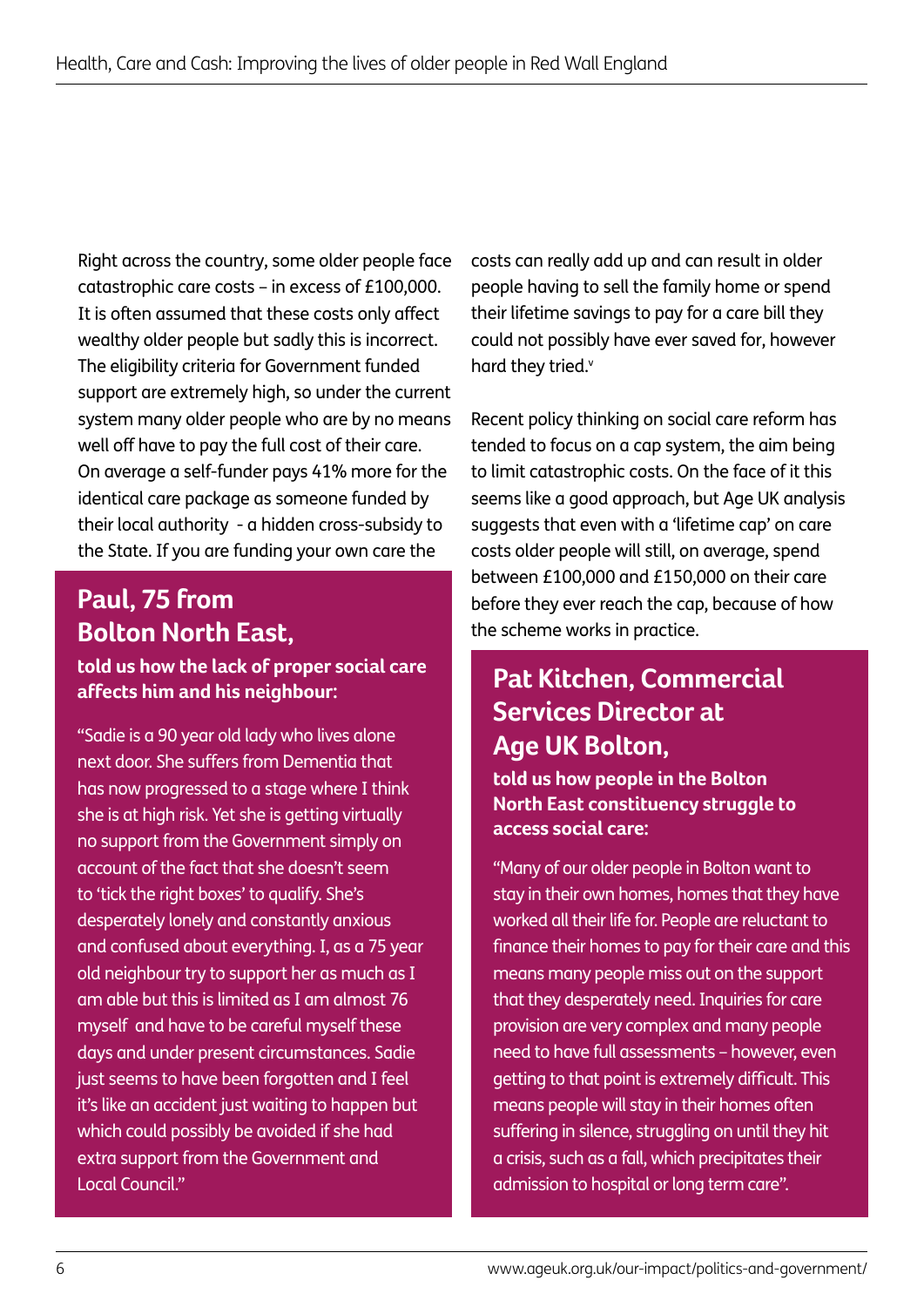When taking account of regional market differences we found a cap has very limited benefits for older people living in the Midlands and the North of England. They would take longer to reach the cap threshold and spend significantly more money, particularly relative to the value of their home (which for most people is their primary capital asset), than better off people living elsewhere. There would also be no marked improvements to the stability or care provision in these areas from introducing a cap – a key issue to address if older people who need care and their families are to have enough decent local provision to choose from.

The pandemic has further demonstrated that social care is in dire need of refinancing and reform in this country. Age UK's policy prescription is as follows:

- Invest £8 billion in the care system to stabilise it and extend services
- **.** Join up health and care services
- l Looking ahead, make care free at the point of use funded through taxation
- **Increase support for unpaid carers** (family and friends)
- l Have an independent, nationally agreed eligibility and assessment process to reduce the postcode lottery
- **Improve the terms and conditions of care** staff to help ensure high quality care.

These attributes are characteristic of the kind of approach adopted by a number of other countries that have already grasped the nettle. They 'pool the risk' of older people needing care across the whole population: everyone pays

into a national pot over their working lives, and no one is left to manage the burden of paying for care on their own. The overall effect is that older people and their families can be a lot more confident that if they need care they will be able to get it – without spending a fortune or being dependent on a threadbare State funded system if they are on a low income or run out of money.

## **An older person in the Wakefield constituency**

'When it's cold we have to keep an eye on our heating bill because we struggle on our pensions and sometimes have to turn the heating off'

'We've worked all our life and now we could be enjoying ourselves, we can't get any help financially and our pension doesn't stretch very far'

### The State Pension and other forms of financial support for pensioners

While the majority of pensioners have income from private pensions and savings, the State Pension remains the single most important source of retirement income for most older people: three-fifths of pensioner households receive at least half their income from the State Pension and benefits, rising to nearly 3 out of 4 (73%) of single pensioners, of whom the majority are women.<sup>vii</sup>

Without a decent State Pension on which to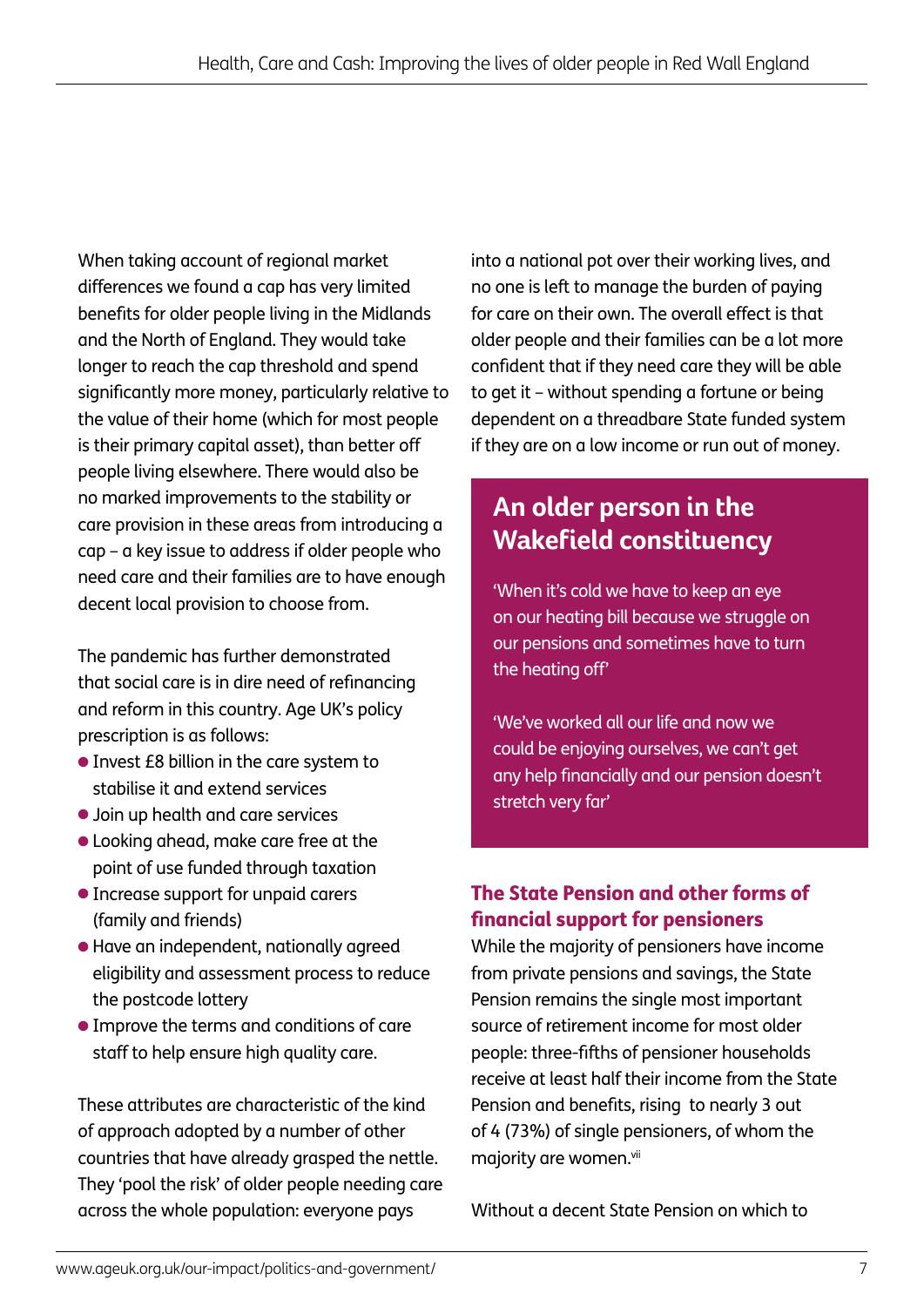build up private savings, many who have worked hard all their lives and made sacrifices in order to save for their retirement may wonder why they did so if they find their modest savings stop them receiving support such as help with rent and council tax. Women, in particular, can find it hard to put much by for their retirement due to years bringing up their families or providing care to older relatives. However, if the State Pension, broadly speaking, is sufficient to cover basic costs, any private pensions and retirement savings built up can really make the difference

## **David Holland, Director of Operations at Age UK Wakefield District,**

**told us what it would mean for older people in Wakefield if the triple-lock was removed:** 

"Many older people in Wakefield only have a State Pension, they have no savings or other income from private pensions. They keep an eye on their heating bills and are all too aware of how they can make their pension stretch so they can just about get by. This means they aren't socialising and miss out on important interactions with their friends, family and communities. If the triple-lock is removed it won't help those who already struggle with the rising cost of living. It will only exacerbate problems that already exist with people being able to access the basics. If older people are already struggling on the breadline and that breadline is reduced, where are people expected to go?"

between struggling to get by and making the most of retirement – treating the grandchildren, taking a holiday, and pursuing interests.

The triple lock has helped increase the value of the State Pension. However, on average, the State Pension is still worth less than £8,000 a year so it is not yet 'job done' when it comes to overcoming pensioner poverty. We recognise that there are difficult financial decisions ahead which are likely to affect us all. However, any adverse changes to the State Pension would

## **Katy Pugh, CEO at Age UK Derby and Derbyshire,**

**told us how automatic enrolment of pension credit would make all the difference to older people in Bolsover:** 

"Bolsover is a cold and rural area and many older people can't afford to insulate their homes properly. Older people in these communities have a strong sense of self-reliance and can be reluctant to reach out and apply for the help they are entitled to. Things have changed a lot in recent years and because, for example, benefits are no longer paid weekly in cash, many are being left behind, leading to significant fuel poverty.

The Government could support these older people by automatically enrolling those who are entitled onto pension credit. This would mean fewer would lose out and suffer in silence."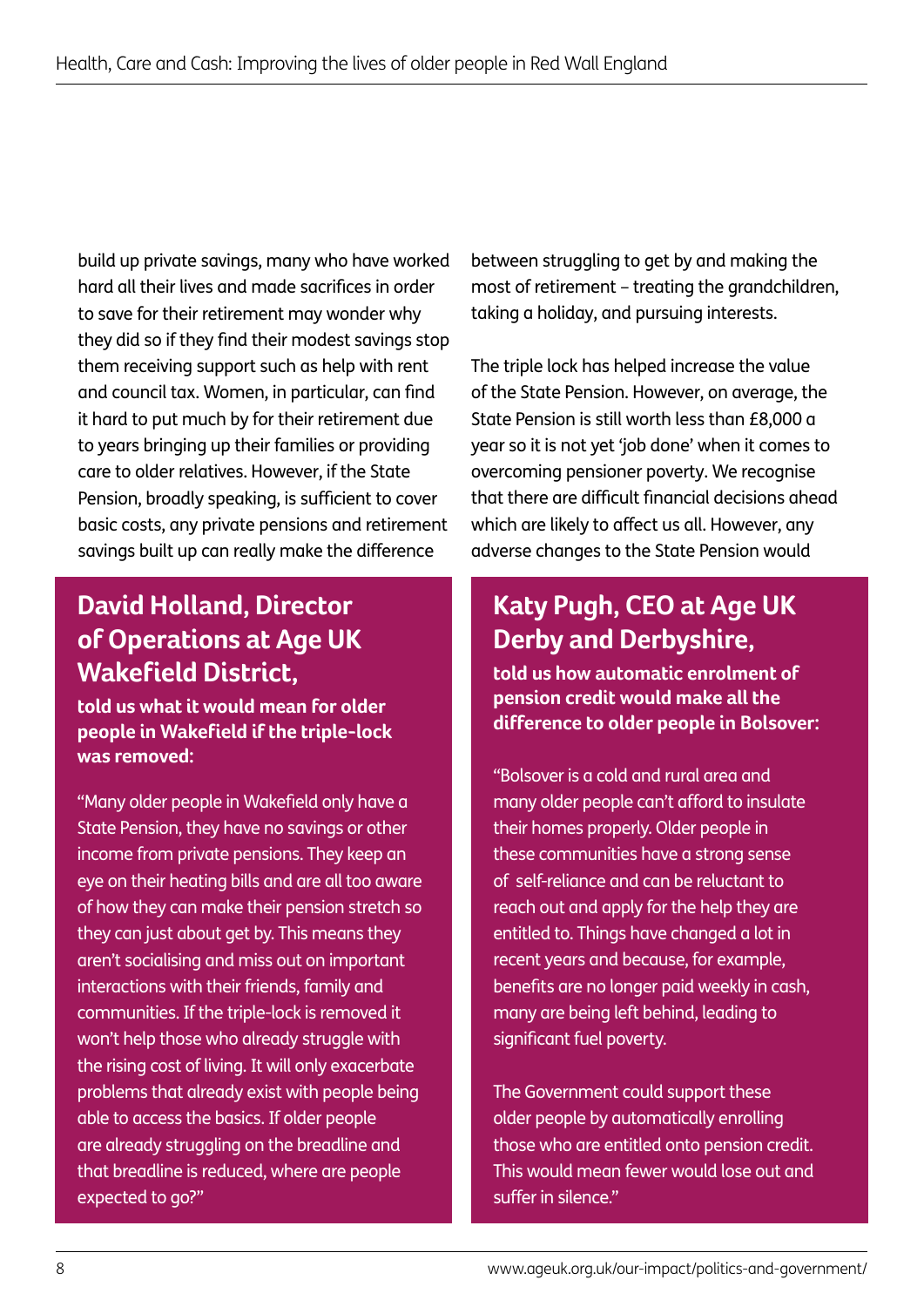have the greatest impact on pensioners on low and modest incomes, and the underlying reasons for retaining the triple lock remain as strong as they did before the Coronavirus hit.

In an ideal world, everyone would have enough income from the State Pension and additional private pensions and savings for a comfortable retirement. However, we have a long way to go to achieve this and with nearly 2 million pensioners in poverty, and many more only just getting by, additional benefits make a big difference. Means-tested benefits play an important role but often go unclaimed; for example, around 2 out of 5 (over a million) pensioners who should be getting Pension Credit are missing out.<sup>viii</sup> People may not know what is available, be put off by the process of claiming, or not like the idea of asking for extra help because of pride and a desperate desire to be self-sufficient, even if they are very poor.

While it is important that people are encouraged and supported to claim their entitlements there will always be some who do not apply, and others who just miss out because of small private pensions or savings. For these groups, non-means-tested benefits are really important - the Winter Fuel Payment can encourage people to turn on the heating more, while the bus pass enables people to get out and about for essential trips such as doctors' appointments or to meet family and friends. The free TV licence for the over 75s was also greatly valued. The decision to abolish this for all except those are claiming Pension Credit has had a devasting impact on many isolated and disadvantaged

older people and that's why Age UK believes that the Government needs to sit down with the BBC urgently and find a way to re-instate the free licence.



## **Jean from Bishop Auckland and Janet from Blackpool South**

**are older women who told us how the removal of the free TV licence will affect them:**

Janet said that: "We are just above the amount to claim Pension Credit but not enough to be comfortably off, so every extra thing we have to pay for is a struggle."

Jean said that: "Some people, myself included, have always worked, paid taxes and tried to live within my means, at times this has been a struggle, so any help like increasing tax allowance and the free licence was very welcome."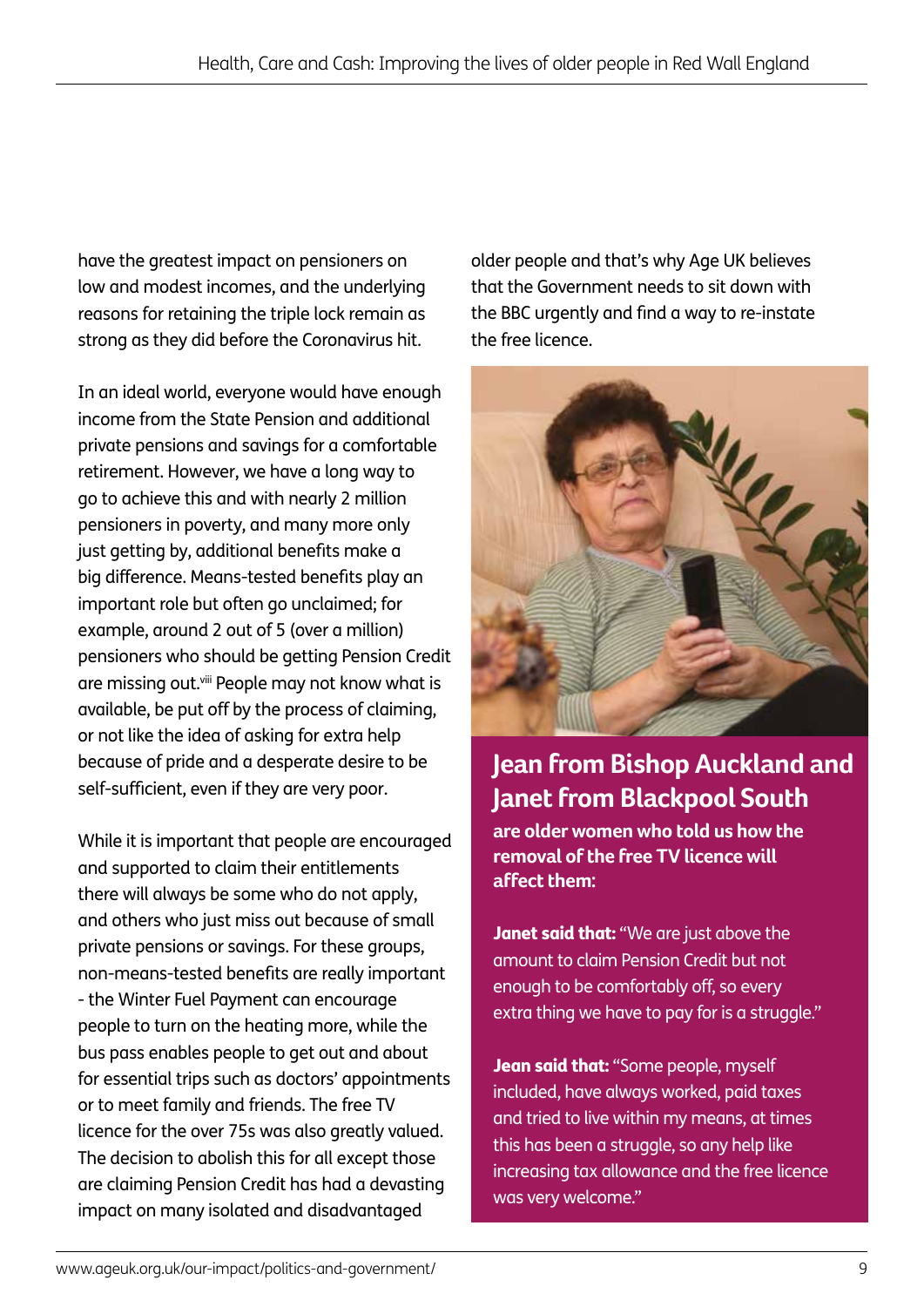## **References**

- i Beyond the *Red Wall*, Mattinson D., Biteback publishers, September 2020
- ii https://www.health.org.uk/publications/long-reads/returning-nhswaiting-times-to-18-weeks
- iii NHS England. Consultant-led referral to treatment waiting times data 2020-21. England level timeseries. 2020. https://www.england.nhs.uk/ statistics/statistical-work-areas/rtt-waiting-times/rtt-data-2020-21/.
- iv Incisive Health and Age UK. (2019). Care Deserts. Accessed via: https:// www.incisivehealth.com/wp-content/uploads/2019/05/care-desertsage-uk-report.pdf
- v Age UK. (2020). Age UK analysis of unmet need for care, using ELSA (English Longitudinal Study of Ageing) Wave 9, collected 2018-19. Further information at www.elsa-project.ac.uk
- vii https://www.gov.uk/government/statistics/pensioners-incomes-seriesfinancial-year-2018-to-2019
- viii https://www.gov.uk/government/collections/income-related-benefitsestimates-of-take-up--2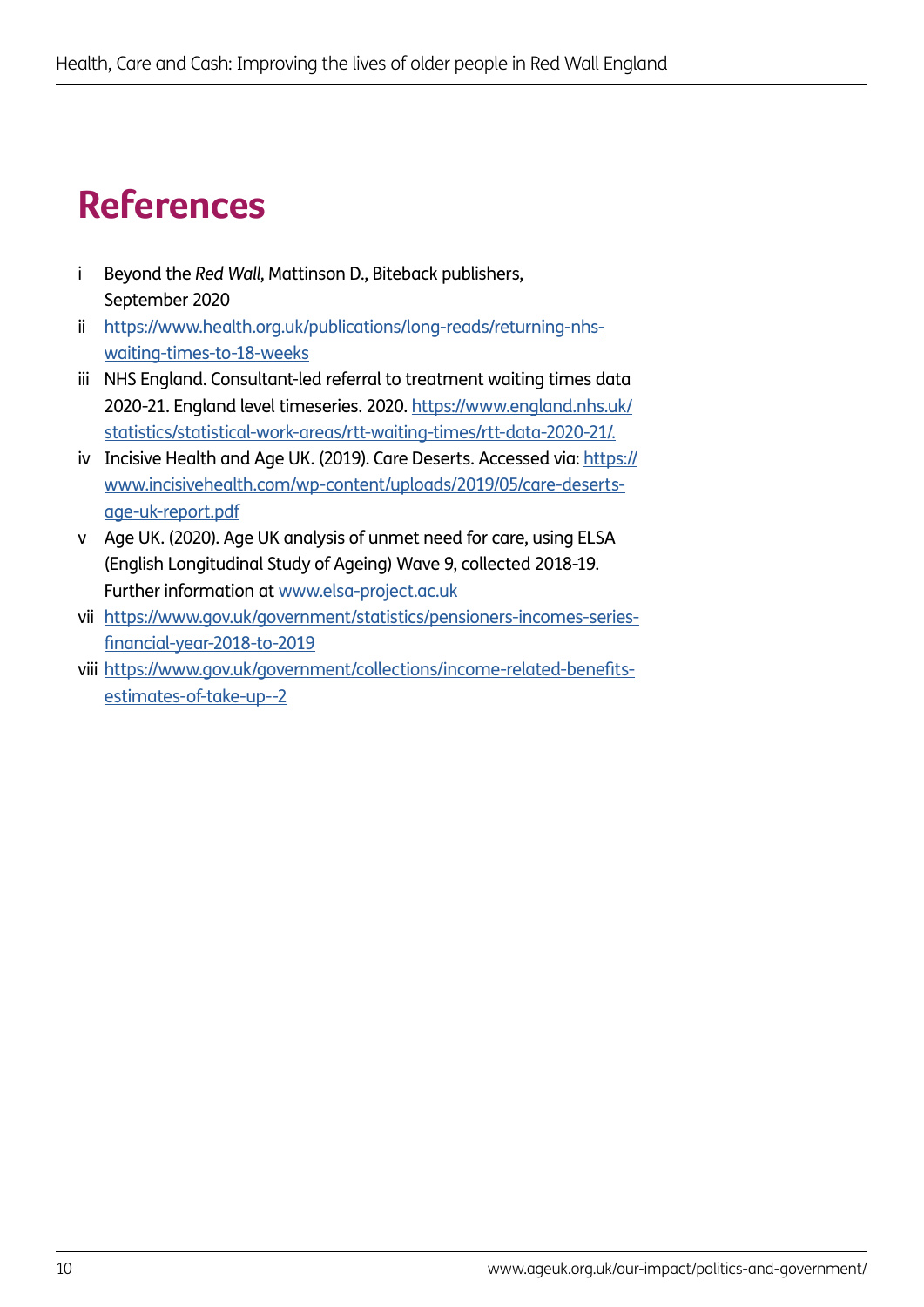